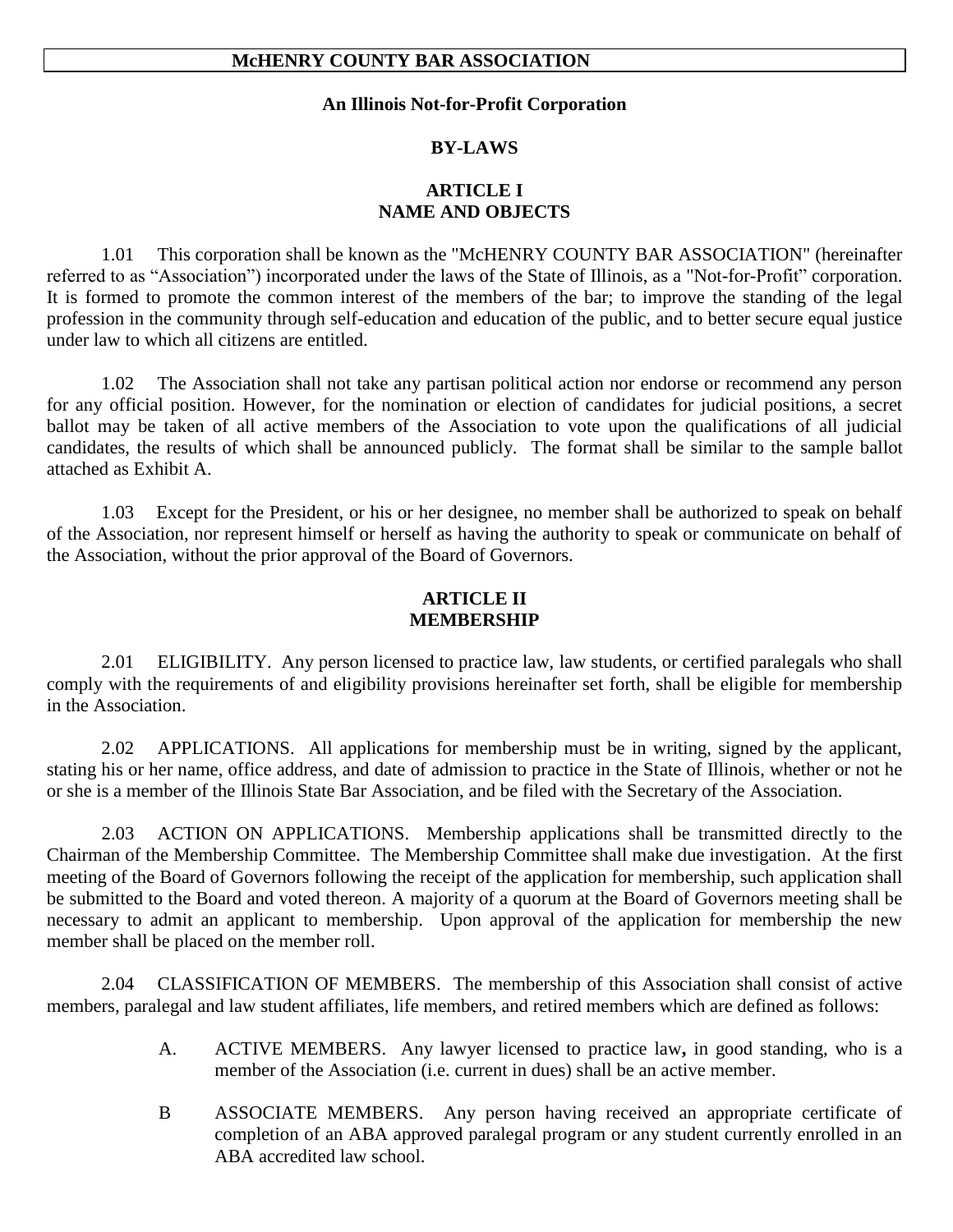- C. LIFE MEMBERS. Any member of this Association who has been admitted to practice law for a period of thirty-five (35) years, and has been a member of this Association for twentyfive (25) years, shall be awarded a life membership in the Association, and shall not be required thereafter to pay dues.
- D. RETIRED MEMBERS: Any member of this Association retired from the practice of law (not including life members) who is current in dues.

2.05 CHANGE OF CLASS. By a majority of a quorum of the Board of Governors, a member may change from one class of membership to another for which he or she is eligible after putting a request for such change in writing to the Chairman of the Membership Committee.

2.06 PRIVILEGES. All members in good standing shall be entitled to all rights and privileges of membership, except that associate members shall have a voice, but not a vote, at the meetings of the Association and any Section thereof, nor shall they be entitled to hold office, or any Section office, or serve on the Board of Governors. An affiliate member shall not be counted toward any quorum.

2.07 TRANSFERABILITY OF MEMBERSHIP. Membership in this Association is nontransferable and nonassignable.

2.08 TERMINATION OF MEMBERSHIP. Membership will terminate in this Association on any of the following events:

- A. Receipt by the Board of Governors of the written resignation of a member, executed by such member;
- B. On the death of a member;
- C. On the failure of a member to pay his or her annual dues on or before their due date;
- D. For cause, inconsistent with membership, and upon passage of a majority of a quorum of the Board of Governors**.**

However, a membership that is terminating for reasons other than listed in paragraph B. above may be completely and automatically reinstated if the cause of the termination is corrected before the Board of Governors formally adopts a resolution acknowledging the termination.

- 2.09 MEETINGS. Meeting of the membership shall be as follows:
	- A. ANNUAL. The annual meeting of the Association shall be on the fourth Tuesday in June of each year.
	- B. REGULAR. Regular meetings of the membership of the Association shall be held monthly, January-October, excluding April, on the fourth Tuesday of each month. The schedule for the following year will be announced at the annual meeting. Any announced schedule may be changed by a majority of a quorum of the Board of Governors.
	- C. SPECIAL. Special meetings shall be called by the Secretary, in writing to each member of the Association. A special meeting may be requested by the President or by ten (10) or more active, retired, or life members of the Association. Such request and notice shall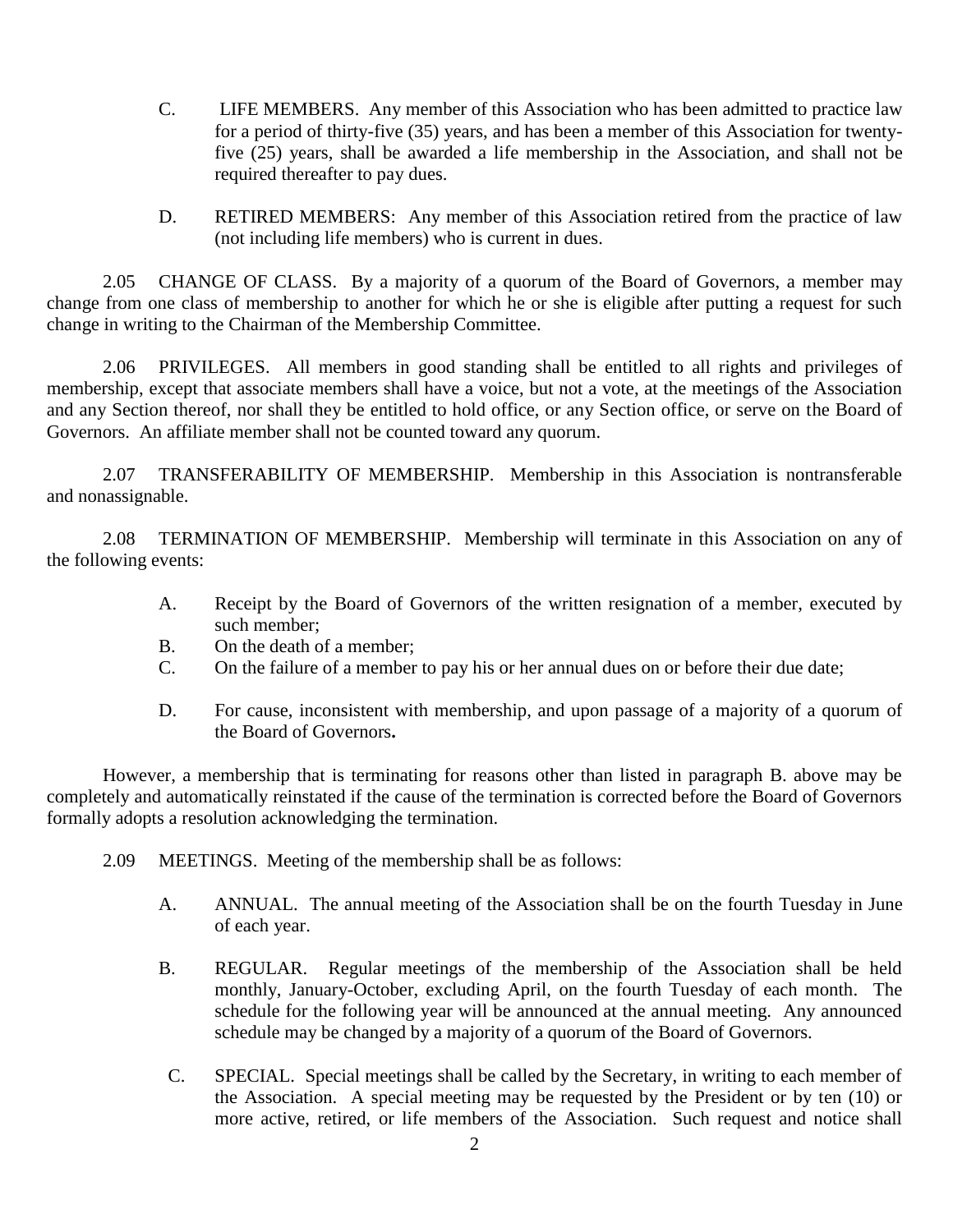specify the purpose of the meeting. At special meetings, no business shall be transacted except that which is stated in the request and notice.

- D. NOTICE. At least ten (10) days notice shall be given of the annual meeting, and at least two (2) days notice of special meetings, by mail, electronic mail or facsimile to each member at his last known address or fax number.
- E. RULES. All meetings shall be conducted according to the usual parliamentary rules (Robert's Rules governing), but without leave of the members present, no member shall be permitted to speak more than five minutes at any one time, or more than twice on the same subject.

### **ARTICLE III OFFICERS**

3.01 ROSTER OF OFFICERS. The officers of this Association shall consist of the following: President, Vice-President, Second Vice-President, Secretary, and Treasurer. The offices of Secretary and Treasurer may be held by one person. The officers of the Association shall constitute and be collectively referred to as the Executive Committee.

3.02 NOMINATIONS. Not less than 45 days prior to the annual meeting, the Executive Committee shall meet and nominate members of the Association for its elective officers. The committee shall nominate one member of the Association for each of said offices and shall cause such nomination to be included in the notice of the annual meeting to all members.

3. 03 ELECTION. Officers of the Association shall be elected at the annual meeting of the Association. They shall hold office for a period of one (1) year from the beginning of their term of office and until their successors are elected and have been sworn in to their positions.

3. 04 DATE OF INSTALLATION AND EXECUTIVE COMMITTEE QUARTERLY MEETINGS. The elected officers shall take office on the first (1st) day of July following their election. The Executive Committee shall meet at least once quarterly for purposes of organization, planning and to discuss matters impacting the Association.

3. 05 PRESIDENT. The President shall be the Chief Executive Officer of this Association, shall preside at all meetings, and supervise and control the affairs of the Association, including supervising the Administrative Assistant. The President shall initiate and recommend programs and activities to further the interests of the Association and its members, act as Chair of the Executive Committee and the Board of Governors, appoint chairpersons of the standing committees who make up the Board of Governors, and perform such other duties as may be provided in these By-Laws or as may be prescribed from time to time by the Board of Governors. At the conclusion of the President's term, he/she shall serve as the Immediate Past President, and may opt to continue to be an active member of the Executive Committee in an advisory position.

3. 06 VICE-PRESIDENT. The Vice-President will perform all duties and exercise all powers of the President when the President is absent or is otherwise unable to act. The Vice-President will be co-chair of Law Day and will perform such other duties as may be prescribed from time to time by the Board of Governors.

3. 07 SECOND VICE-PRESIDENT. The Second Vice-President will perform all duties and exercise all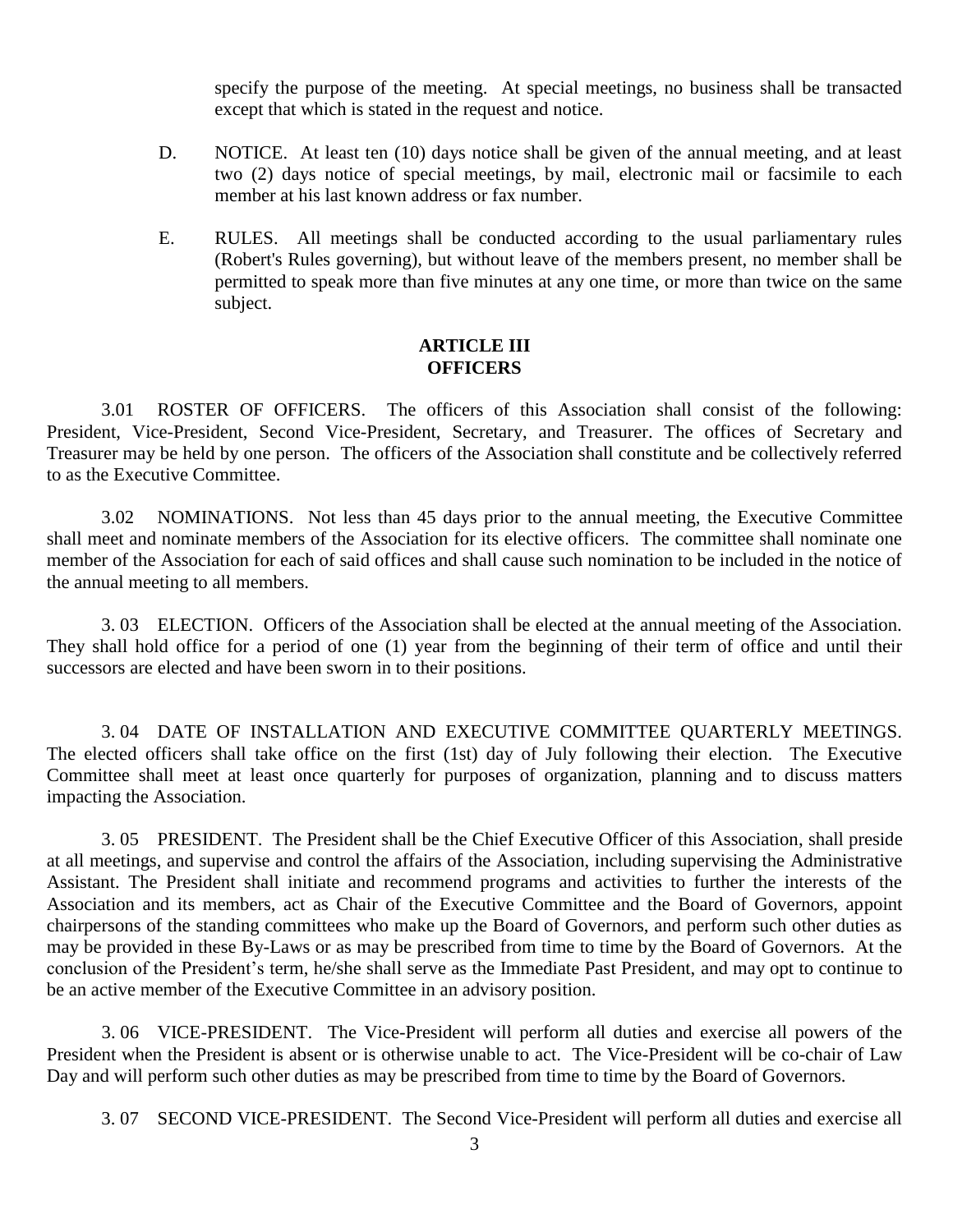powers of the President when the President and Vice-President are absent or otherwise unable to act. The Second Vice-President will also be Essay Contest Chair for Law Day, U.S.A. The Second Vice-President will perform such other duties as may be prescribed from time to time by the Board of Governors.

3.08 SECRETARY. The Secretary shall keep a record of the proceedings of the Association, and of such other matters as may be directed to be placed in the files of the Association; the Secretary's books and papers shall at all times be open to the inspection of by the officers of the Association. If requested by the President of Board of Governors, the Secretary shall report the activities of the Association at the annual meeting of the Association and shall perform such other duties as may be required by the Board of Governors of the Association or the President.

3.09 TREASURER. Under the direction of the Board of Governors, the Treasurer shall collect, expend, and keep careful and regular books and accounts of all moneys of the Association. The Treasurer shall also oversee and review the preparation of the Association's operational budget in anticipation of the beginning of the ensuing year, and shall present said budget to the membership for approval at the Annual Meeting each year.

. The Treasurer's books and accounts shall at all times be subject to examination and audit by the officers, or by any special committee appointed for that purpose.

3.10 NOTICE OF SPECIAL EXECUTIVE COMMITTEE MEETINGS. Notice stating the place, day and hour of any special Executive Committee Meeting shall be given to each Executive Committee member.

3.11 CALL OF SPECIAL EXECUTIVE COMMITTEE MEETINGS. A special Executive Committee Meeting may be called by any Executive Committee member on such notice as may be appropriate under the circumstances.

## **ARTICLE IV BOARD OF GOVERNORS**

4.01 BOARD OF GOVERNORS. The Board of Governors shall consist of the duly elected and qualified officers of the Association, the Immediate Past President of this Association and the respective chairs of the several committees referred to in these Bylaws.

4.02 DUTIES. The Board of Governors shall have the general management of the Association, including the disbursement of the funds of the Association, and shall have such other powers as have been or hereafter may be conferred upon them by these By-Laws.

4.03 PLACE OF BOARD MEETINGS. Regular or special meetings of the Board of Governors will be held at such place or places as the Board of Governors designates by duly adopted resolution, or if not such by resolution, then as the President may select with notice as provided herein.

4.04 REGULAR MEETINGS. Regular meetings of the Board of Governors shall be held at least monthly at a time and place designated by the President. When possible, a yearly schedule of Board of Governors meetings, subject to change, will be released at the annual meeting.

4.05 CALL OF SPECIAL BOARD MEETINGS. A special meeting of the Board of Governors may be called by either the President or the First Vice President.

4.06 NOTICE OF SPECIAL BOARD MEETINGS. Written or printed notice stating the place, day and hour of any special meeting of the Board will be delivered to each Governor not less than two (2) nor more than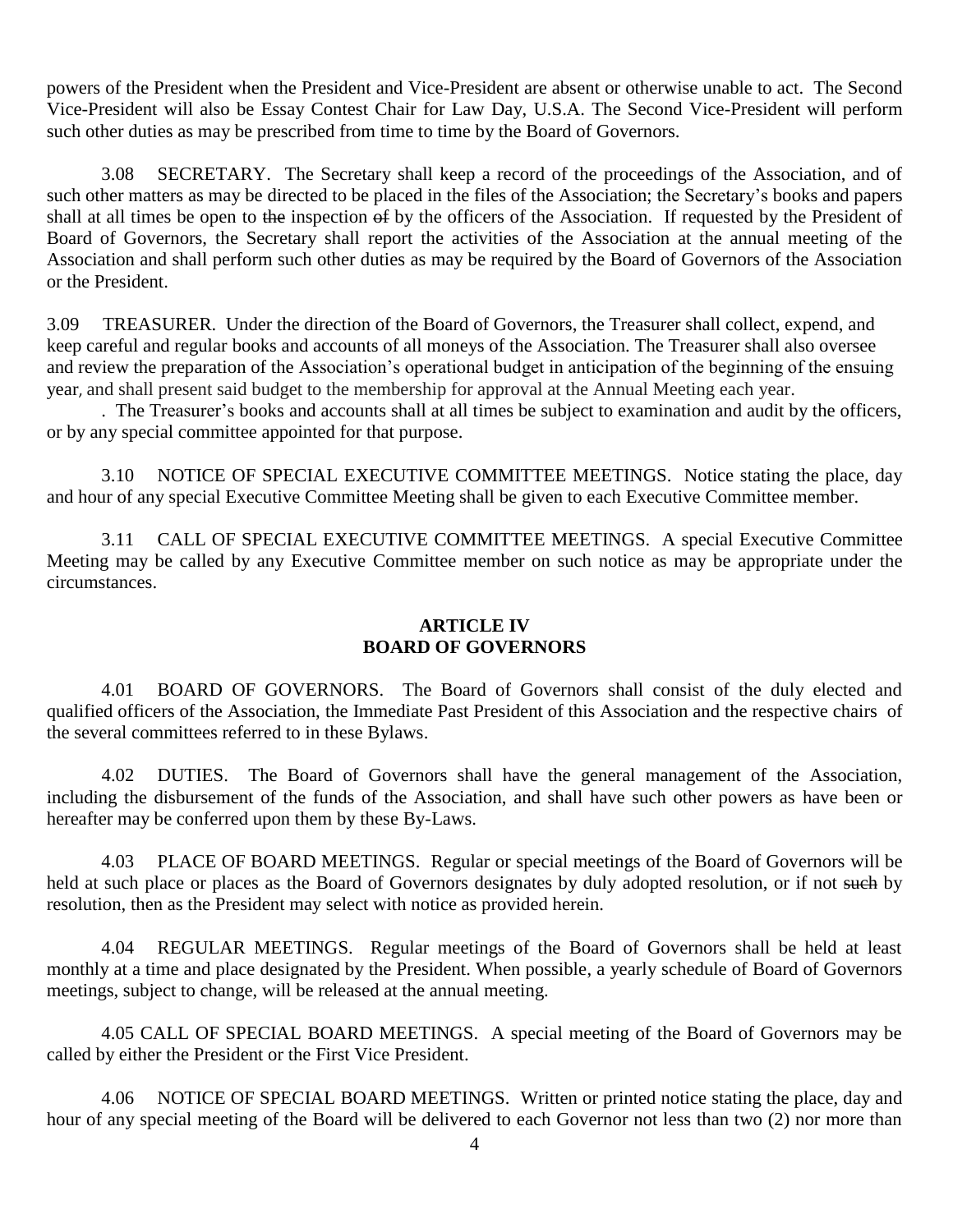five (5) days before the date of the meeting, either personally, by email or facsimile, or by mail, by or at the direction of the President, or the Secretary, or the governors calling the meeting. If mailed, such notice will be deemed to be delivered when deposited in the United States mail addressed to the Board member at his address as it appears on the Records of this Association, with postage prepaid. Such notice need not state the business to be transacted at, nor the purpose of, such meeting.

4.07 WAIVER OF NOTICE. Attendance of a Board member at any meeting of the Board of Governors will constitute a waiver of notice of such meeting except where such Board member attends a meeting for the express purpose of objecting to the transaction of any business because the meeting is not lawfully called or convened.

4.08 QUORUM OF GOVERNORS. A majority of the whole Board of Governors will constitute a quorum. The act of a majority of the Board present at a meeting at which a quorum is present will be the act of the Board of Governors unless a greater number is required under the provision of the General Not-for-Profit Corporation Act, the Articles of Incorporation of this Corporation, or any provision of these By-Laws.

4.09 MEETING ATTENDANCE. Attendance of each Board Member at each meeting of the Board of Governors is expected. At the discretion of the next appointing president, any Member who misses 3 meetings or more during their term, may be disqualified from reappointment.

## **ARTICLE V INFORMAL ACTION**

5.01 WAIVER OF NOTICE. Whenever any notice whatever is required to be given under the provision of the General Not-for-Profit Corporation Act, the Articles of Incorporation of this Corporation, or these By-Laws, a waiver of such notice in writing signed by the person or persons entitled to notice, whether before or after the time stated in such waiver, will be deemed equivalent to the giving of such notice.

5.02 ACTION BY CONSENT. Any action required by law or under the Articles of Incorporation of this Corporation or these By-Laws, or any action which otherwise may be taken at a meeting of either the Members or Board of Governors may be taken without a meeting if a consent in writing, setting forth the action so taken, is signed by all of the persons entitled to vote with respect to the subject matter of such consent. Such consent will have the same force and effect as a unanimous vote.

# **ARTICLE VI COMMITTEES**

6.01 STANDING COMMITTEES. There are hereby created the following standing committees, the committee chairs to be appointed by the President, except as their membership is otherwise constituted by these By-Laws.

A. Legislative. The Legislative Committee chair shall report monthly to the Board of Governors on any proposed changes to legislation, or new legislation, that may be of interest to the membership so that the information may be shared as part of the minutes published in the newsletter or by separate article when warranted. Shall author, or provide, an article for the MCBA Newsletter as assigned by the Newsletter chair.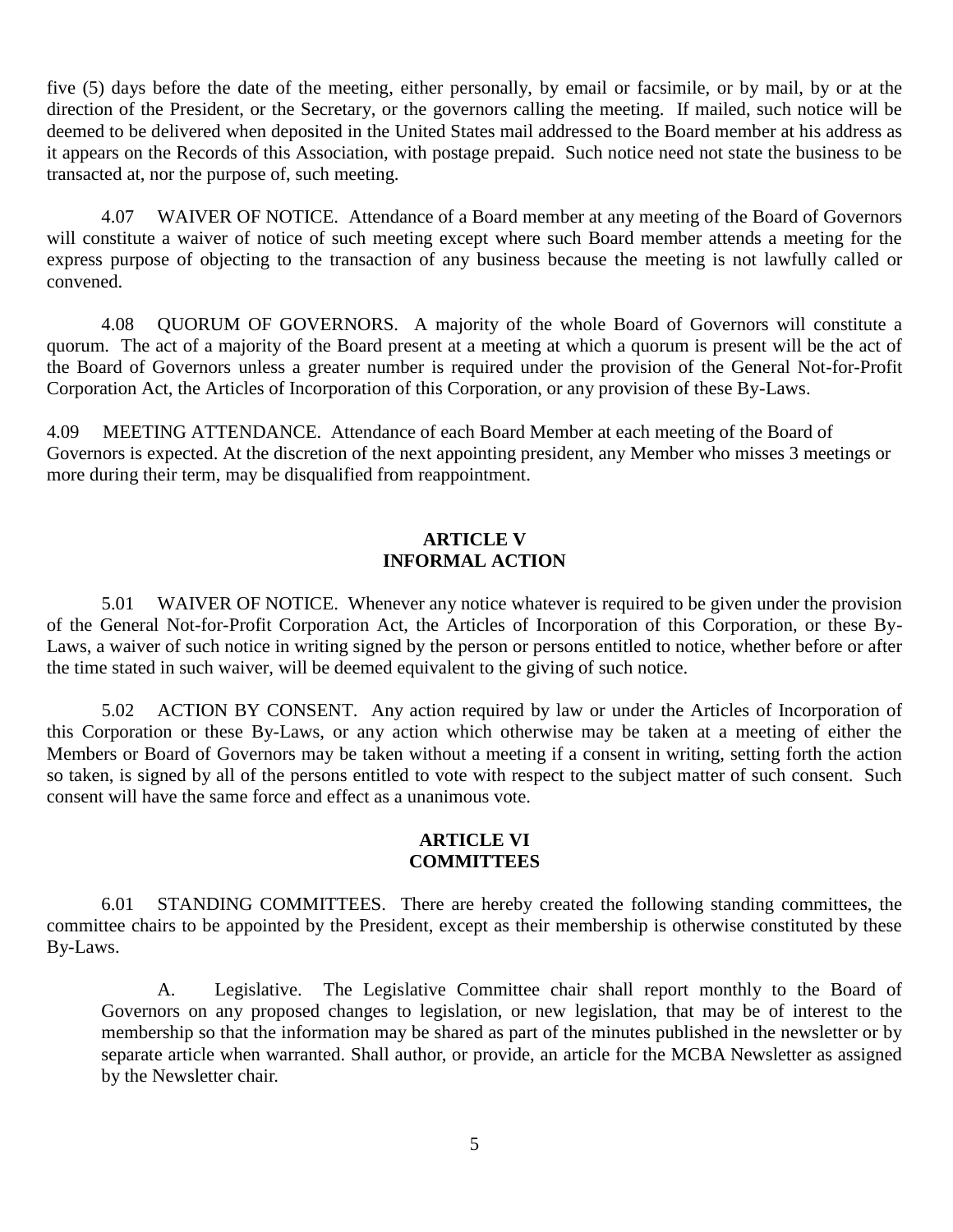B. By-Laws. The By-Laws committee chair shall attend monthly Board of Governors meetings, ensure all members have access to the By-Laws, ensure that all Governors execute an acknowledgement of receipt of current By-Laws; propose and draft changes to the By-Laws for presentation to the Board of Governors and membership as needed. Shall author, or provide, an article for the MCBA Newsletter as assigned by the Newsletter chair.

C. Mentoring Program and Professionalism. The Mentoring Program and Professionalism chair shall attend monthly Board of Governor meetings, manage the Association's Mentoring Program, and generally address issues and concerns raised by members on professionalism impacting the Association's membership. Shall author, or provide, an article for the MCBA Newsletter as assigned by the Newsletter chair.

D. Law Day U.S.A. The Law Day U.S.A. chair shall attend monthly Board of Governor meetings and report on Law Day preparations; shall oversee the Law Day essay contest, school visits, live high school program presentation, and Law Day luncheon (or other activity) including recruiting a Law Day speaker, all in a manner that is consistent with the national law day theme announced by the ABA. Shall author, or provide, an article for the MCBA Newsletter as assigned by the Newsletter chair.

E. Criminal Law. The Criminal Law chair shall attend monthly Board of Governor meetings; reporting on happenings of the Section. Encourage and assist Section Officers to hold monthly section meetings, and provide CLE opportunities to the section and general members in consultation with the CLE chair. Shall author, or provide, an article for the MCBA Newsletter as assigned by the Newsletter chair. The Criminal Law chair will accomplish his or her duties in a supportive and cooperative role to the elected officers of the Criminal Law Section.

F. Membership Services. The Membership Services chair shall attend monthly Board of Governor meetings; screen membership applicants for eligibility and present applicants for approval by the Board of Governors; oversee revisions to and publication of the membership directory; and assist with membership referral program operation. Shall author, or provide, an article for the MCBA Newsletter as assigned by the Newsletter chair.

G. Civil Law. The Civil Law chair shall attend monthly Board of Governor meetings; ensure the Civil Law Practice Committee is comprised of at least 7 people (including one judge and one young/new lawyer), schedule meetings/activities on a regular basis as appropriate for the civil practice practitioners; secure speakers for meetings, and provide CLE opportunities the civil practice practitioners of the MCBA in consultation with the CLE chair. Shall author, or provide, an article for the MCBA Newsletter as assigned by the Newsletter chair. The next President will be notified of the appointed Civil Law Chairperson by May 1<sup>st</sup>.

H. Program and Social. The Program and Social chair shall attend monthly Board of Governor meetings; serve on the Golf Outing Committee; coordinate a holiday party yearly in the month of December; coordinate retirement dinners for retiring members of the McHenry County judiciary; and plan any other social events to meet the needs of the membership. Shall author, or provide, an article for the MCBA Newsletter as assigned by the Newsletter chair.

I. Trusts and Estates, Real Estate, and other Transactional Law. The Trusts and Estates, Real Estate and other Transactional Law chair shall attend monthly Board of Governor meetings; ensure Trusts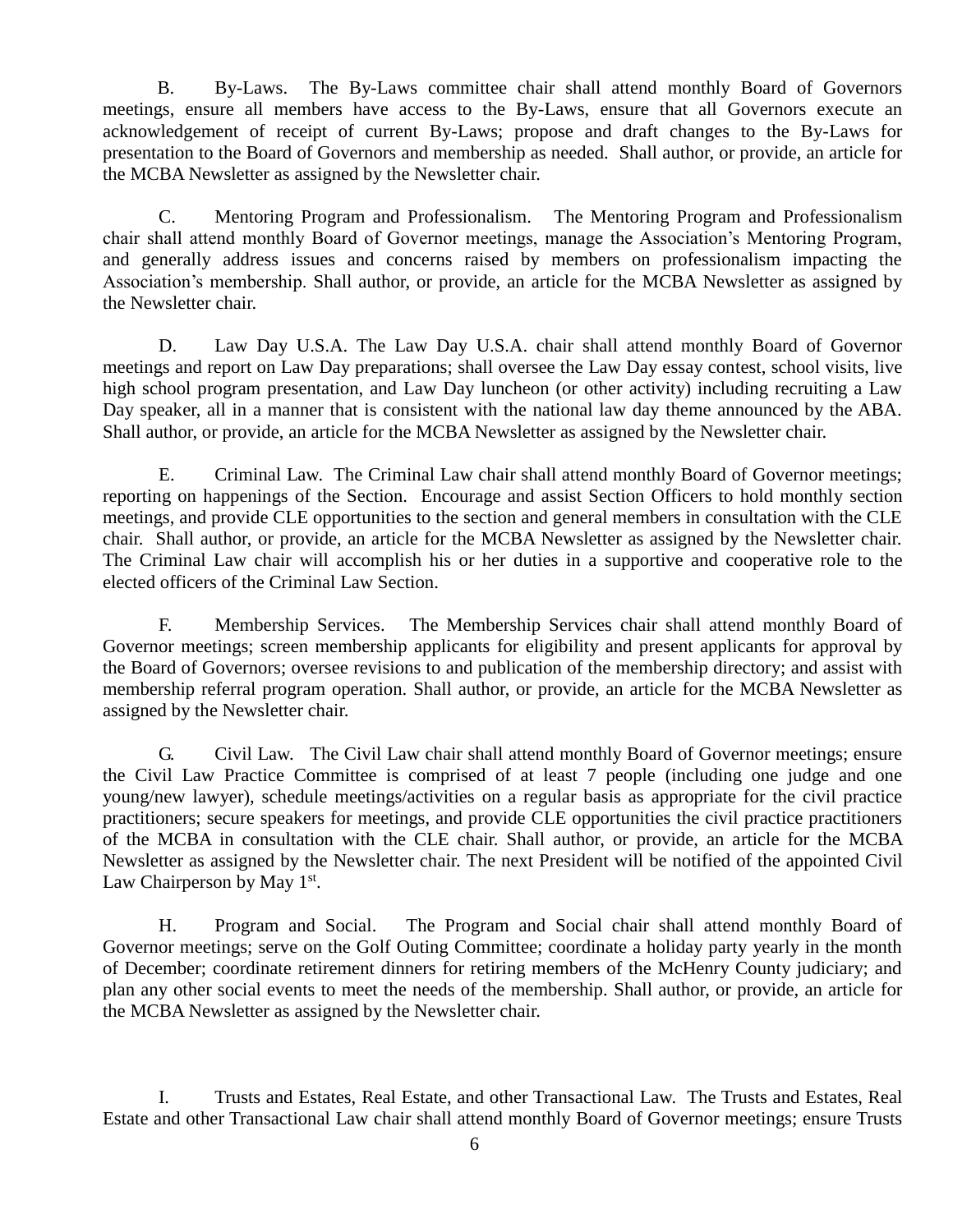and Estates, Real Estate and other Transactional Law Section meetings/activities are held on a regular basis as appropriate for the membership of the section; secure speakers for section meetings, and provide CLE opportunities to the section and general members in consultation with the CLE chair. Shall author, or provide, an article for the MCBA Newsletter as assigned by the Newsletter chair.

J. Continuing Legal Education. The Continuing Legal Education chair shall attend monthly Board of Governor meetings; monitor discussions of upcoming CLE courses at board meetings; administer Association CLEs available pursuant to the Association's CLE policy; and confer with chairs of various committees to ensure cooperation and coordination in scheduling of the CLE courses to maximize CLE benefits and opportunities for the membership. Shall author, or provide, an article for the MCBA Newsletter as assigned by the Newsletter chair.

K. Newsletter. The Newsletter chair shall attend monthly Board of Governor meetings; assign committee chairs specific months in which such chair will be responsible for authoring or providing an article for the newsletter; and generally shall oversee the production of the Newsletter, including reviewing and editing of article and ad content.

L. Family Law. The Family Law chair shall attend monthly Board of Governor meetings; reporting on happenings of the Section. Encourage and assist Section Officers to hold monthly section meetings, and provide CLE opportunities to the section and general members in consultation with the CLE chair. Shall author, or provide, an article for the MCBA Newsletter as assigned by the Newsletter chair. The Family Law chair will accomplish his or her duties in a supportive and cooperative role to the elected officers of the Family Law Section.

M. New and Young Lawyers (defined as any MCBA member under the age of 36 and/or any member admitted to practice less than five years). The New and Young Lawyers chair shall attend monthly Board of Governor meetings; ensure New and Young Lawyers meetings/activities are held on a regular basis as appropriate for the membership of the section and attend all swearing in ceremonies for new lawyers in Elgin for the purpose of recruiting new members. Shall author, or provide, an article for the MCBA Newsletter as assigned by the Newsletter chair.

N. Legal Aid. The Legal Aid Committee chair shall attend monthly Board of Governor meetings; provide the Board of Governors monthly updates on the status of Legal Aid needs in the community and make recommendations to the Board of Governors for the Association to assist in meeting those needs. Shall author, or provide, an article for the MCBA Newsletter as assigned by the Newsletter chair.

O. Technology and Website. The Technology and Website committee chair shall attend monthly Board of Governor meetings; work with Administrative Assistant to manage website and Facebook page content, and assist with educating the membership on current relevant technology by providing CLE opportunities to members in consultation with the CLE chair. Shall author, or provide, an article for the MCBA Newsletter as assigned by the Newsletter chair.

P. Community Outreach. The Community Outreach committee chair shall attend monthly Board of Governor meetings and work with Administrative Assistant to schedule, organize, manage community outreach events at least quarterly. Shall author, or provide, an article for the MCBA Newsletter as assigned by the Newsletter chair.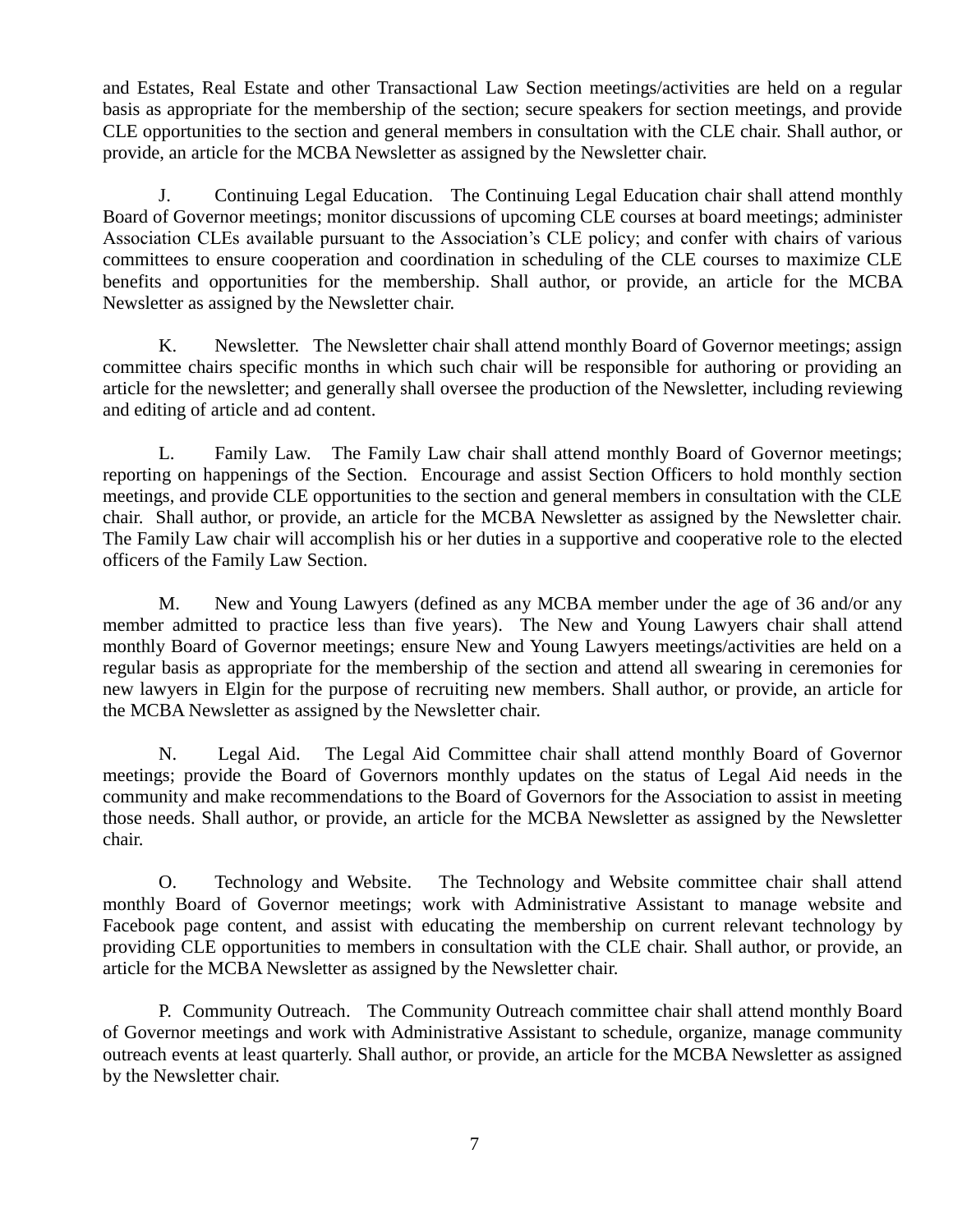Q. Alternative Dispute Resolution. The Alternative Dispute Resolution committee chair shall attend monthly Board of Governor meetings; shall provide the Board of Governors monthly updates on the status of ADR activities in the community and make recommendations to the Board of Governors for the Association to assist in such activities. Shall author, or provide, an article for the MCBA Newsletter as assigned by the Newsletter chair.

R. Other committees may be formed and recognized by the Association by a majority vote of the Board of Governors. The formation of each new committee shall include a description and purpose of that committee prior to tendering it to the Board for a vote.

 6.02 COMMITTEE MEMBERS. Each committee shall consist of a chair and one or more members, if there are any.

 6.03 APPOINTMENT OF COMMITTEES. Standing committee chairs shall be appointed by the President to serve until the appointment of their successors, and such other temporary committees may be formed and appointed from time to time as shall be deemed expedient by the President. Members interested in serving or continuing as committee chairs shall submit a nomination or statement of interest to the President and/or Vice-President beginning on May 1 of each year**.**

Other committees may be formed and recognized by this Association by a majority vote of the Board of Governors. The formation of each new committee shall include a description and purpose of that committee prior to tendering it to the Board for a vote.

6. 04 QUORUM. A majority of any committee shall constitute a quorum.

# **ARTICLE VII SECTIONS**

7.01 MEMBERSHIP. Members of the Association may apply for membership in and belong to any or all of the Sections created pursuant to this Article. Sections may be created by the Board of Governors of the Association for the purpose of promoting continuing legal education and making legislative recommendations to the Association in and relating to the particular field of law assigned to that Section, provided that no Section shall do anything which shall jeopardize the not-for-profit status of the Association, including but not limited to acting as a lobbying organization.

7.02 CREATION. The responsibility for creating or discontinuing a Section shall rest with the Board of Governors. The Board of Governors may from time to time promulgate by-laws or by-law amendments and other rules and regulations for the operation of Sections. Any section by-laws drafted by a Section membership or amendments to same shall be approved by the Board of Governors. To the extent that any conflict arises with respect to any section by-laws and these By-laws, the provisions of these By-laws shall control.

7.03 MEMBERSHIP FEES AND EXPENSES. Upon recommendation from a Section, the Board of Governors may establish such membership fees as it deems appropriate and necessary to defray the costs and expenses of such Section. Each Section shall submit an annual budget to the Board of Governors for approval. The Section's annual budget proposal shall be submitted in anticipation of the ensuing fiscal year and in conjunction with the Association's budget that is submitted by the Treasurer. Sections shall not incur additional expenses without the consent or approval of the Board of Governors.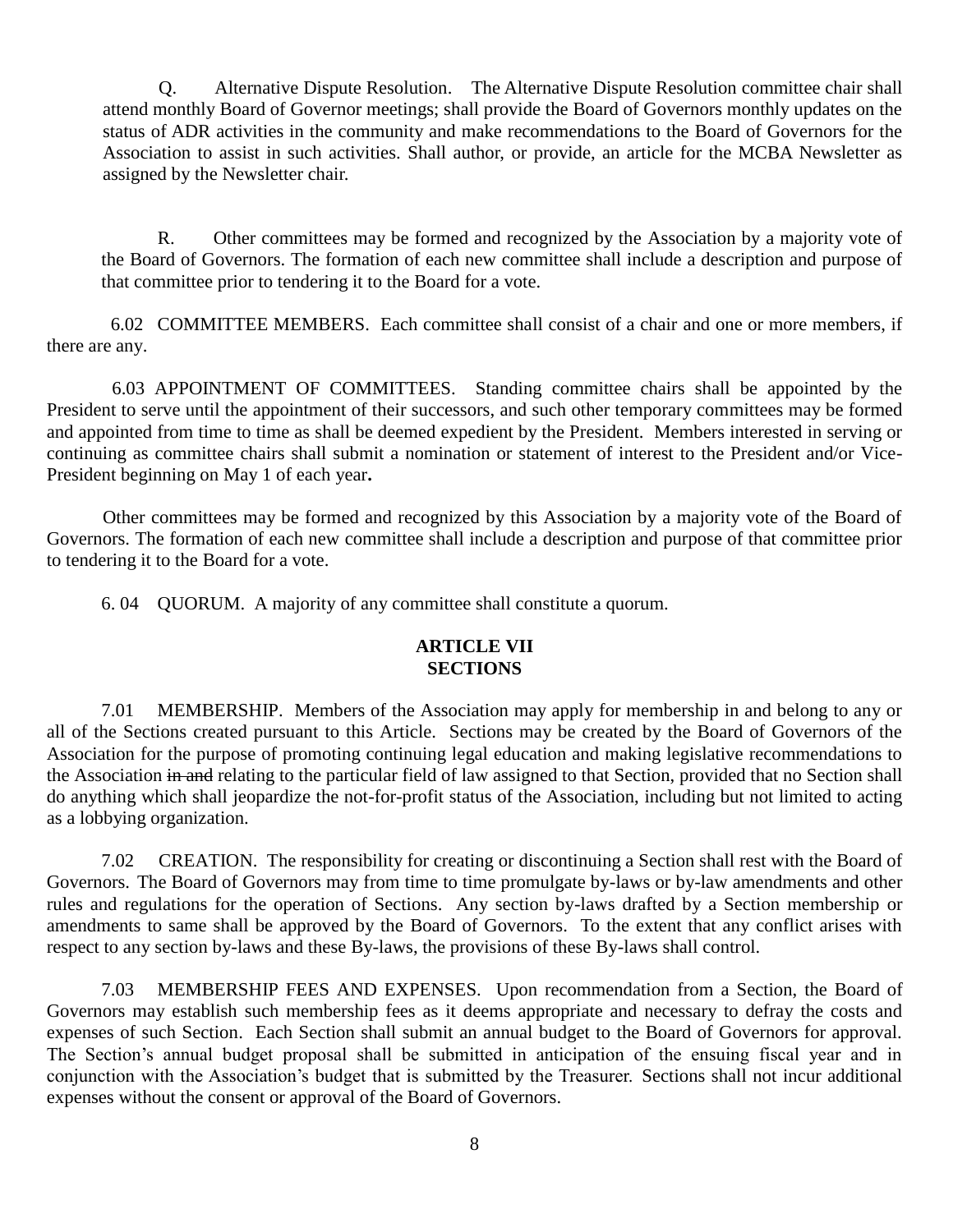7.04 ELECTIONS. Except as the Board of Governors may otherwise provide, the chairperson, vicechairperson and secretary shall be elected by the Section members. However, in the event that a Section officer is not elected by the Section membership, the President shall appoint for a term of one year a chairperson and secretary and the First Vice-President may select the Vice-Chairperson. In the event a Section officer dies or resigns, the President shall appoint an individual to serve for the balance of the vacated term.

7.05 SECTION MEMBERSHIP, RECORDS AND MEETINGS. The Section Chairman of each Section shall maintain lists of the names of Section members and shall notify each Section member of the meetings of the Section.

7.06 COMMITTEES. The chairperson of each Section has the power to divide the members of the Section into committees. No action of a committee is effective until approved by the Section.

7.07 REPORTS. The chairperson or a designated representative shall attend the monthly Board of Governors' meetings and a report shall be made to the Board of Governors as to Section activities. No Section reports shall be published or circulated, except for dissemination to Section members, without the consent of the Board of Governors.

## **ARTICLE VIII FISCAL YEAR - DUES**

8.01 FISCAL YEAR. The fiscal year shall begin and the new officers and Board of Governors shall take office on the first day of July in each year.

8.02 DUES AMOUNT. The annual dues shall be payable by July 1st unless a vote to change the dues is scheduled for the annual meeting, in which case dues shall be payable no later than July 31.Dues shall be set by a majority vote of the Board of Governors in June of each year.

8.03. DELINQUENT. After diligently seeking to collect the dues, and after notice to the members as specified in the By-Laws, the Treasurer shall report to the Board of Governors the names of all members who are 45 days or more in arrears for their dues, and the Board may declare such persons to be no longer members of this Association.

8. 04 FEE WAIVER AND REDUCTIONS. Any MCBA member who is on active military duty when annual dues are payable shall have their annual dues, and section fees, waived for the next fiscal year. There shall be no membership fee (including section fees) for members for the first year of membership immediately following graduation from law school. All fees for any member who is an active participant in the Association's mentoring program as a mentee shall be waived for their second year of membership as well. Paralegal associate members shall pay dues in an amount equivalent to 75% of the membership dues for an attorney. Any MCBA attorney who is an employee of the office of the McHenry County State's Attorney, office of the McHenry County Public Defender, or Prairie State Legal Services shall pay dues in the amount of 2/3 of the membership dues of Active Members, when said dues are paid by their respective employer.

## **ARTICLE IX PENALTIES**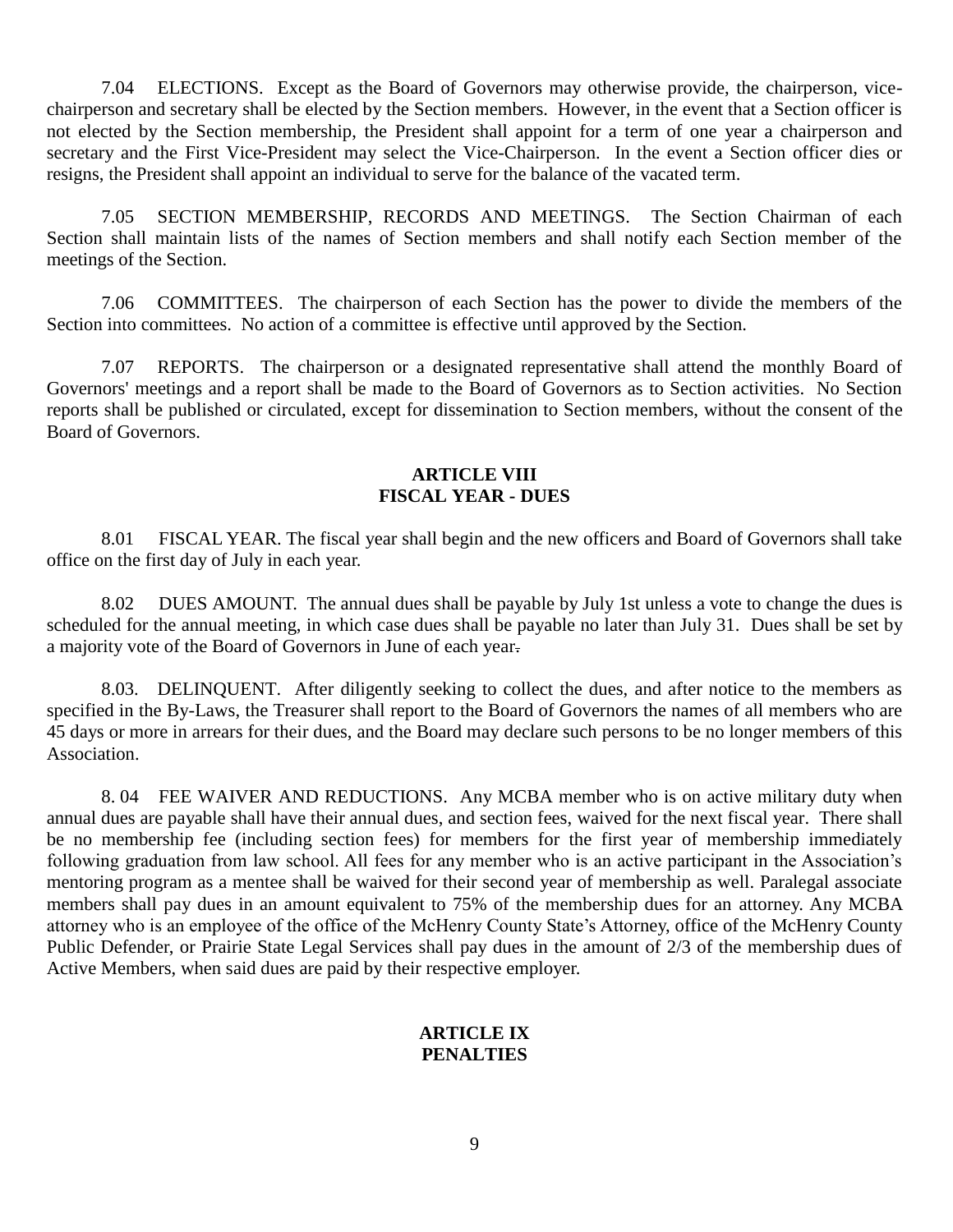9.01 MISCONDUCT. Any member may be suspended or expelled from membership in this Association for misconduct in matters connected with the Association or in his personal conduct or professional relations upon the recommendation of two-thirds (2/3) vote of the membership of the Board of Governors.

9.02 REINSTATEMENT. If any member of this Association is disbarred from practice by final order of the Supreme Court of this state, such disbarment shall automatically forfeit the membership of such member in this Association, unless such order of disbarment shall be vacated or reversed. Reinstatement to practice shall not reinstate such person to membership in this Association, but such disbarred member shall seek readmittance in the manner hereinbefore provided for original applicants.

If any member of this Association shall be suspended from practice of law by order of the Supreme Court of this state, the membership of such person in this Association shall be suspended during the interval such suspension from practice shall be in force.

## **ARTICLE X AMENDMENTS**

### 10.01 PROCEDURE

1. A proposal that the By-Laws be amended may be made by not less than twenty-five (25) members entitled to vote and in good standing, by filing with the Secretary a written statement setting forth the proposed amendment or amendments signed by the proposers, together with the request that the proposal be submitted, after 30 days notice to the membership, at the next annual meeting of members or at the next general meeting.

2. A proposal that the By-Laws be amended may also be made by resolution of the Board of Directors and in such event the Board of Directors may direct that the proposal be submitted, after 30 days notice to the membership, at the next annual meeting of members or at the next general meeting.

3. Notice of any by-laws amendment/s shall be provided to the membership by mail, electronic mail or facsimile at least 30 days prior to the vote on any such proposed amendments.

4. When a proposal has been made as provided in this article, the notice of the annual or general meeting at which the proposed amendment or amendments are to be considered shall state that one of the purposes of the meeting is the consideration of such proposals and a copy of the proposed amendment, striking through proposed deletions and underlining proposed additions, shall be set forth in such notice.

5. An amendment or amendments proposed and submitted at an annual or general meeting of members shall be adopted upon receiving the affirmative vote of two-thirds (2/3) of the members present and voting.

10.02 FORCE AND EFFECT. These By-Laws and any amendments shall be in full force and effect from and after the date of their passage.

### **ARTICLE XI POLICIES**

11.01 MCBA POLICIES. There are hereby adopted and incorporated by references the following policies:

A. Conflict of Interest Policy